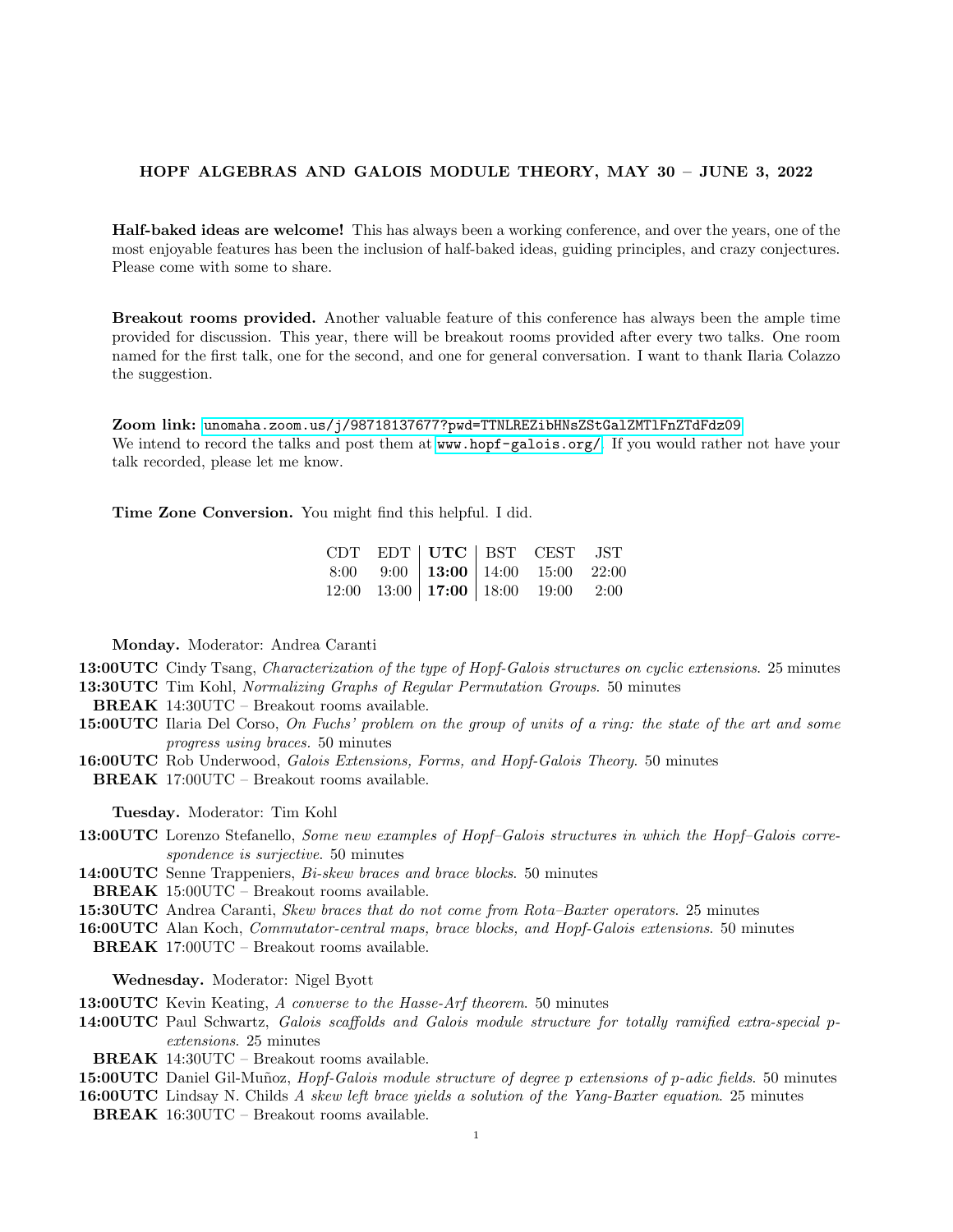Thursday. Moderator: Paul Truman

- 13:00UTC Andrea Caranti and Cindy Tsang, Finite p-groups of class two with a very large multiple holomorph. 25 minutes
- 13:30UTC Nigel Byott, Insoluble subgroups of the holomorph of a finite soluble group. 50 minutes
- BREAK 14:30UTC Breakout rooms available.
- 15:00UTC Andrew Darlington, *Hopf-Galois Structures on separable field extensions of degree pq.* 50 minutes
- **16:00UTC** Elena Campedel, *Hopf Galois structures on Galois extensions of order*  $p^2q$  and skew braces of size  $p^2q$ . 25 minutes
	- BREAK 16:30UTC Breakout rooms available.
- 6:00PM CDT Dinner at Cascio's Italian Steakhouse 1620 S10th St. Catch the ORBT on Dodge at 4:00pm. Walk 1.1 mile (24 min) down S10th Street to restaurant. Visit Durham Western Heritage Museum enroute.

Friday. Moderator: Kevin Keating

#### Late start

14:00UTC Isabel Martin-Lyons and Paul Truman, *Introducing weak skew braces*. 50 minutes

- BREAK 15:00UTC Breakout rooms available.
- **15:30UTC** Ilaria Colazzo, YB-semitrusses and left non-degenerate solutions to the Yang-Baxter equation. 50 minutes
- 16:30UTC George Prestidge, Hopf-Galois module structure of tame radical extensions of squarefree degree. 25 minutes
	- BREAK 17:00UTC Breakout rooms available.

# **ABSTRACTS**

### Nigel Byott, University of Exeter.

Insoluble subgroups of the holomorph of a finite soluble group. 50 minutes

Abstract: It is an open question whether the holomorph  $Hol(N)$  of a finite soluble group N can contain an insoluble regular subgroup G. A negative answer to this question would mean that (i) any Hopf-Galois structure on an insoluble Galois extension must have insoluble type, and (ii) any finite skew brace with soluble additive group also has soluble multiplicative group. If, instead of requiring  $G$  to be regular, we ask that G is an insoluble transitive subgroup of  $Hol(N)$  with soluble point stabilisers, then such pairs  $(G, N)$ do exist, but are very special. Indeed, there is a unique minimal example (in the sense that we cannot get a smaller example by passing to subgroups of G and N), namely  $(G, N) = (\text{GL}_3(2), C_2 \times C_2 \times C_2)$ , where G is the simple group of order 168. I will outline the proof of this result and discuss its implications for Hopf-Galois structures.

# Elena Campedel, Universit`a degli Studi di Milano-Bicocca.

Hopf Galois structures on Galois extensions of order  $p^2q$  and skew braces of size  $p^2q$ . 25 minutes

Abstract: In this talk I will present the approach we developed to enumerate all the Hopf Galois structures on Galois extensions of order  $p^2q$  and skew braces of size  $p^2q$ . This approach is based on the so-called gamma functions, namely maps  $\gamma: G \to \text{Aut}(G)$ , where G is a group, satisfying  $\gamma(x^{\gamma(y)} \cdot y) = \gamma(x)\gamma(y)$ . These maps are related both to the regular subgroups of the holomorph of G (and hence to Hopf Galois structures), and to the structures of skew brace on G. Part of the talk will be devoted to explain these connections, and then I present some of the basic results we obtained, which are useful in counting Hopf Galois structures and skew braces.

Joint with Andrea Caranti, Ilaria Del Corso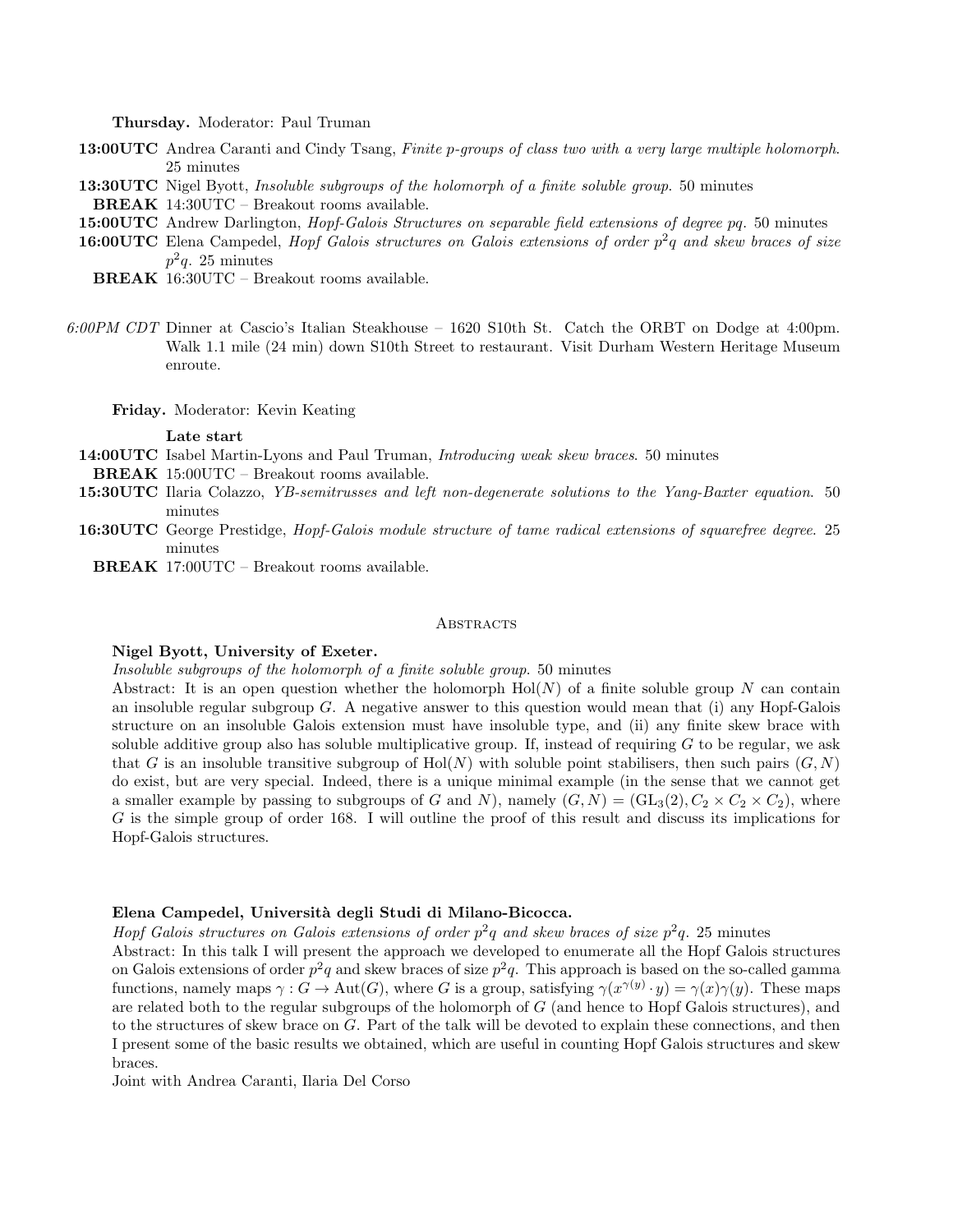#### Andrea Caranti, University of Trento.

Skew braces that do not come from Rota–Baxter operators. 25 minutes

Abstract: Rota–Baxter operators for various kinds of algebras have been studied by several authors since G. Baxter introduced them for commutative algebras in 1960.

Recently, L. Guo, H. Lang, and Y. Sheng introduced Rota–Baxter operators for groups. These were studied further by V. G. Bardakov and V. Gubarev.

It is immediate to see that a Rota–Baxter operator determines a skew brace, via what is called a lambda function in the literature on skew braces. The lambda functions on a group  $G$  that come from Rota–Baxter operators are functions from G to its group of inner automorphisms.

We show that to a lambda function on a group  $G$  that takes values in the group of inner automorphisms of G one can associate a certain cohomology class, such that the lambda function comes from a Rota–Baxter operator if and only if this class is trivial.

We show how this approach leads to the construction of examples of lambda functions that take values in the group of inner automorphisms, yet do not come from a Rota–Baxter operator. The cohomological approach allows one to analyse these examples in terms of the splitting of certain group extensions. Joint with Lorenzo Stefanello

# Andrea Caranti, University of Trento & Cindy Tsang, Ochanomizu University.

Finite p-groups of class two with a very large multiple holomorph. 25 minutes

Abstract: The study of the quotient  $T(G)$  of the multiple holomorph of a group G by its holomorph has been revived in recent years by Timothy Kohl and other authors. There is some evidence to support the conjecture that if the finite group G has trivial center, then  $T(G)$  is an elementary abelian 2-group. When G is a finite p-group, the prime divisors of  $|T(G)|$  known so far all came from  $p(p-1)$ . We are able to show that if  $H$  is an arbitrary finite group, then there is a finite  $p$ -group of nilpotence class two such that  $T(G)$  contains a subgroup isomorphic to H. This is work in progress.

#### Lindsay N. Childs, University of Albany.

A skew left brace yields a solution of the Yang-Baxter equation. 25 minutes

Abstract: Finding solutions of the Yang-Baxter equation was the primary motivation for the definition of skew left braces. But proofs in the literature that show how to get a YBE solution from a skew left brace or any of its special cases (e. g. a brace or a radical algebra) are not particularly clear and often not self-contained. This expository talk will describe a direct, self-contained proof that a skew left brace yields a solution of the YBE. The paper could be viewed as an appendix to Chapter 2 of Childs, Greither, Keating, Koch, Kohl, Truman and Underwood, "Hopf Algebras and Galois Module Theory" (AMS Monographs, vol. 260 (2021).

### Ilaria Colazzo, University of Exeter.

YB-semitrusses and left non-degenerate solutions to the Yang-Baxter equation. 50 minutes (could make 25 min work)

Abstract: The study of large classes of set-theoretic solutions can be reduced to the study of some associative algebraic objects, such as braces, skew braces, and YB-semitrusses. A YB-semitruss is an algebraic associative structure that forms a sub-category of semitrusses, allowing one to determine and analyse left non-degenerate solutions to the Yang-Baxter equation. Based on joint work with E. Jespers, A. Van Antwerpen and C. Verwimp, this talk will describe the algebraic structure of YB-semitrusses and its relation with solutions to the Yang-Baxter equation. Then, we will show that skew braces are examples of YB-semitrusses. Finally, we will use YB-semitrusses as a tool to prove that for a finite left non-degenerate solution being right non-degenerate is equivalent to being bijective.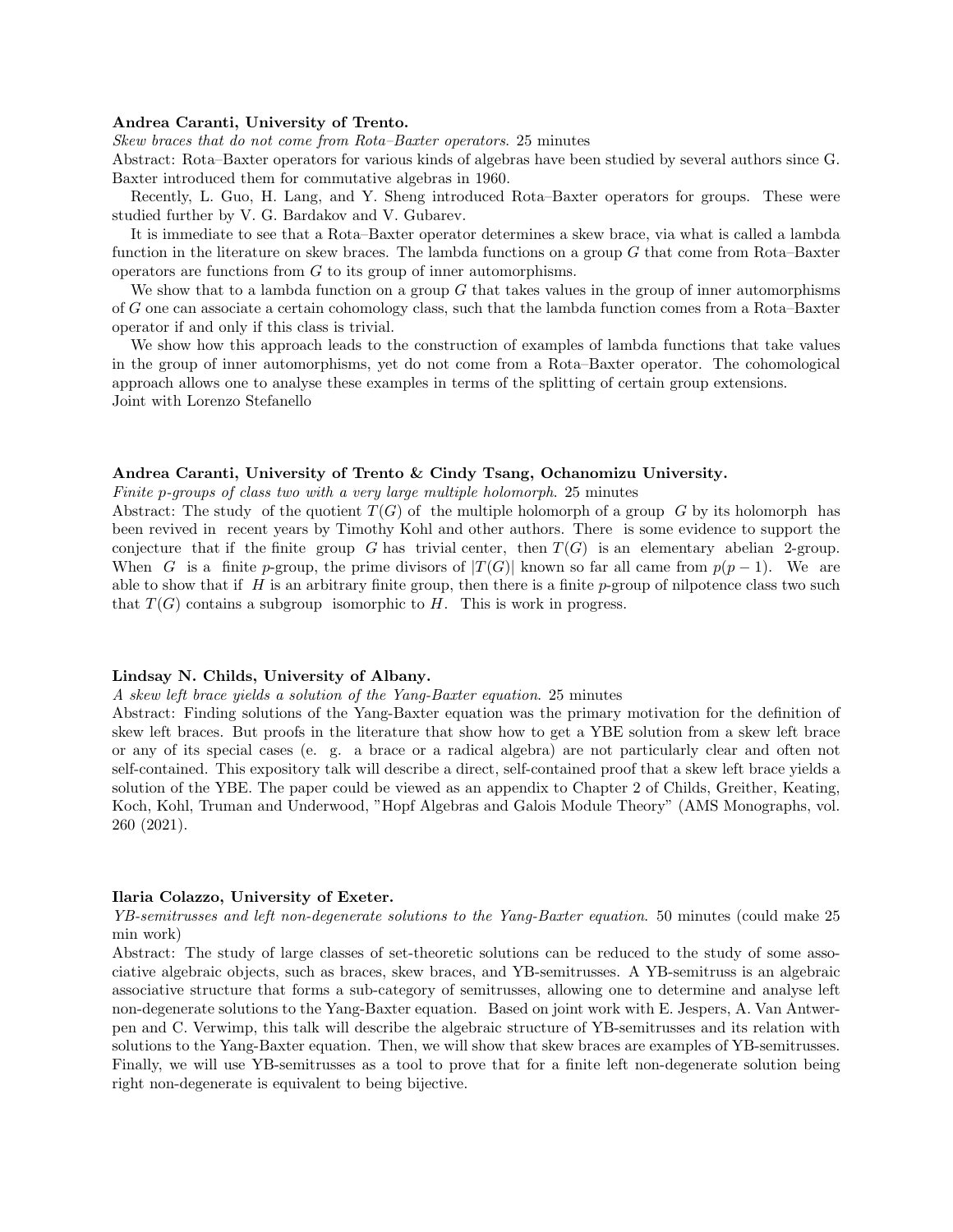### Ilaria Del Corso, Universit`a di Pisa.

On Fuchs' problem on the group of units of a ring: the state of the art and some progress using braces. 50 minutes.

Abstract: L. Fuchs in [Abelian groups, 3rd edn (Pergamon, Oxford, 1960); Problem 72] posed the following problem:

Characterize the groups which are the groups of all units in a commutative and associative ring with identity.

In the following years, these questions inspired the work of many authors, and some partial answer to them has been given. Among the others, we recall the work by Gilmer (1963), Hallett, Hirsch and Zassenhauss (1965-66), Pearson and Schneider (1970), Dolžan (2002) and the recent papers by Chebolu and Lockridge  $(2015-17).$ 

In two joint papers with R. Dvornicich (AMPA 2018, BLMS 2018), we studied the original question of Fuchs obtaining a pretty good, but not exhaustive, description of the possible groups of units equipped with families of examples of both realizable and non-realizable groups.

In this talk I will present these results together with some very recent progress I obtained by developing some new tool for braces, which generalizes Thm 1 of the paper by Featherstonhaugh, Caranti and Childs (TAMS 2012). I will give some details also on this part that might be of independent interest.

If I have time I will mention the theorem of classification of finitely generated abelian group of units which arise in the interesting case of torsion-free rings (idc JLMS 2020).

### Andrew Darlington, University of Exeter.

Hopf-Galois Structures on separable field extensions of degree pq. 50 minutes (could make 25 min work) Abstract: This talk follows on from the talk Nigel Byott gave last year by beginning to answer the question of what generalising the work on Hopf-Galois structures on non-normal extensions of degree related to a Sophie Germain prime looks like. For example, we discuss how the results generalise to the case of a separable (but not necessarily normal) field extension of degree  $pq$ , now for general distinct odd primes p and q, as well as asking the analogous question of how the other degree  $pq$  subextensions behave in terms of admitting Hopf-Galois structures. The talk will also outline potential stumbling blocks and possible necessary sacrifices when generalising further in this way, including giving initial examples in this direction.

# Daniel Gil-Muñoz, Charles University in Prague.

Hopf-Galois module structure of degree p extensions of p-adic fields. 50 minutes

Abstract: Let  $p$  be an odd prime number. The problem of determining the Galois module structure of the ring of integers  $\mathcal{O}_L$  in a cyclic degree p extension of p-adic fields  $L/K$  was completely solved by F. Bertrandias, J.P. Bertrandias and M.J. Ferton. Their findings characterize the freeness of  $\mathcal{O}_L$  over its associated order in terms of the ramification number t of  $L/K$ , and more accurately, the continued fraction expansion of  $\frac{t}{p}$ . We shall present the main ideas behind their proof and show how these techniques can be adapted to describe the Hopf-Galois module structure of the ring of integers  $\mathcal{O}_L$  in a degree p extension of p-adic fields  $L/K$ whose normal closure  $\tilde{L}$  is the dihedral group  $D_p$  of  $2p$  elements.

### Kevin Keating, University of Florida.

A converse to the Hasse-Arf theorem. 50 minutes

Abstract: Let  $L/K$  be a finite Galois extension of local fields with Galois group G. The Hasse-Arf theorem states that if G is abelian then the upper ramification breaks of  $L/K$  are all integers. We prove the following partial converse to the Hasse-Arf theorem: Let  $p > 2$  and let G be a finite group which is the Galois group of some totally ramified extension of local fields with residue characteristic p. Then there exists a totally ramified extension of local fields  $L/K$  with residue characteristic p which has at least one nonintegral upper ramification break.

Joint with Griff Elder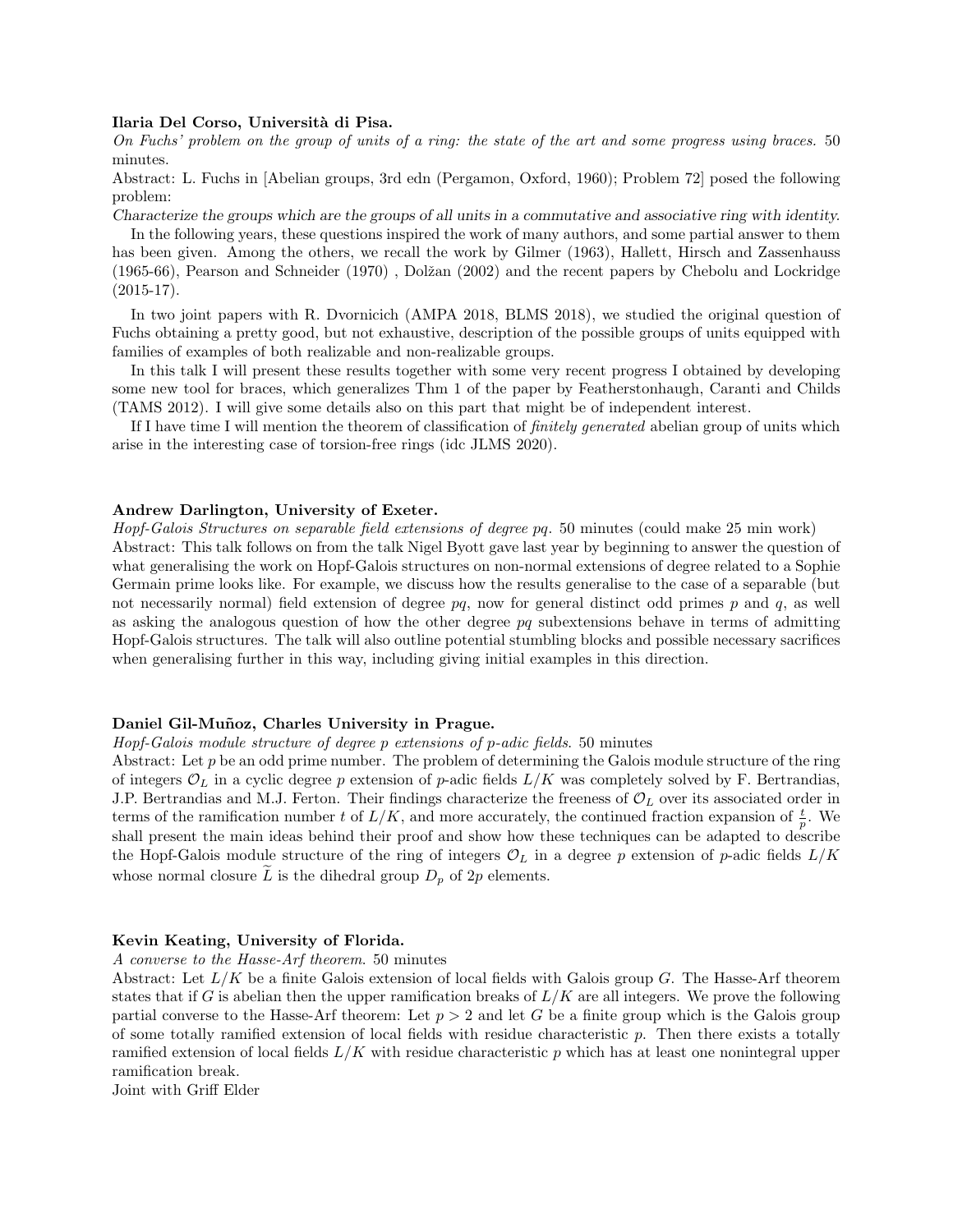#### Alan Koch, Agnes Scott College.

Commutator-central maps, brace blocks, and Hopf-Galois extensions. 50 minutes

Abstract: Let  $L/K$  be a nonabelian Galois extension, and let  $G = \text{Gal}(L/K)$ . Let  $\psi : G \to G$  be an endomorphism such that  $\psi(G)$  is abelian. At Omaha 2021 we showed how  $\psi$  can be used to generate a (bi-skew) brace block, which in turn provided for Hopf-Galois structures on  $L/K$  (as well as on other Galois extensions with the same degree but with possibly different Galois groups), and non-degenerate, set-theoretic solutions to the Yang-Baxter equation.

In this talk, we will expand upon these results. Let  $C, Z \leq G$  denote the commutator subgroup and center of G respectively. Following Caranti-Stefanello we generalize from abelian maps to endomorphisms  $\psi: G \to G$  with  $\psi(C) \leq Z$ . We show how to use  $\psi$  to construct a brace block which is considerably larger than the blocks previously considered. As an application, we show how our construction can be used to find all bi-skew braces  $(B, \cdot, \circ)$  with at least one of the underlying groups isomorphic to the quaternion group  $Q_8$ ; this also gives all Hopf-Galois structures in the case  $G = Q_8$  except those of cyclic type.

### Tim Kohl, Boston University.

Normalizing Graphs of Regular Permutation Groups. 50 minutes

Abstract: For a given group G, embedded in  $B = Perm(G)$  as the left regular representation, the normalizer of  $\lambda(G)$  in B is the holomorph  $Hol(G)$ , and its normalizer  $NHol(G)$  = Norm $_B(Hol(G))$  which is called the multiple holomorph. And associated to the multiple holomorph is the collection  $\mathcal{H}(G)$  of regular subgroups of Hol(G) with the property that the normalizer of each  $N \in \mathcal{H}(G)$  is Hol(G) too. Moreover, as is known,  $\mathcal{H}(G)$  is the orbit of  $\lambda(G)$  under the action of NHol(G) with stabilizer Hol(G). As the elements of  $\mathcal{H}(G)$  all have the same normalizer, they all mutually normalize each other. We look at a (frequently larger) class of subgroups of Hol(G) which also have this mutually normalizing property. This collection, denoted  $\mathcal{Q}(G)$ , is also the orbit of  $\lambda(G)$  under the action of a group containing Hol(G) as the stabilizer. We call this group the quasiholomorph and it is an extension of  $Hol(G)$  which generalizes the notion of the multiple-holomorph, in particular since it contains  $NHol(G)$ , but when larger is quite different from  $NHol(G)$  in that it is not a group extension of  $Hol(G)$ , but rather is frequently a Zappa-Szép product with the holomorph. The collection  $\mathcal{Q}(G)$  contains  $\mathcal{H}(G)$  and satisfies the condition of its members being mutually normalizing, and we consider also the graph theoretic implications, namely that one may construct a graph whose vertices are regular subgroups of  $Hol(G)$  where an edge is present if a given subgroup normalizes another. In this setting, the members of  $\mathcal{Q}(G)$  form a complete subgraph or 'clique' within this 'normalizing graph'.

## Isabel Martin-Lyons and Paul Truman, Keele University.

Introducing weak skew braces. 50 minutes

Abstract: The correspondence between Hopf-Galois structures on Galois field extensions and skew braces revolves around the Greither-Pareigis classification theorem and Byott's translation theorem. However, these results also apply to separable, but non-normal, field extensions; we generalize the correspondence to this setting by defining a new algebraic object, which we call a *weak skew brace*. We develop elementary properties of this object, construct some families of examples, and explore implications for Hopf-Galois theory.

# George Prestidge, Keele University.

Hopf-Galois module structure of tame radical extensions of squarefree degree. 25 minutes

Abstract: Noether's theorem tells us that if  $L/K$  is a tame, Galois extension of number fields, with Galois group G, then its ring of integers  $\mathcal{O}_L$  is locally free over the group ring  $\mathcal{O}_K G$ . In general, criteria for global freeness are more delicate. Del Corso and Rossi gave such criteria for  $L/K$  a tame Kummer extension. We study a non-normal analogue of this situation using Hopf-Galois theory. Truman studied a family of non-normal, tame, radical extensions of prime degree. We generalise the work of Truman to certain families of tame extensions of square-free degree which have a unique almost classical Hopf-Galois structure. We find that  $\mathcal{O}_L$  is locally free over its associated order in this Hopf-Galois structure and determine criteria for global freeness. These criteria are identical to those obtained by Del Corso and Rossi in the Galois case.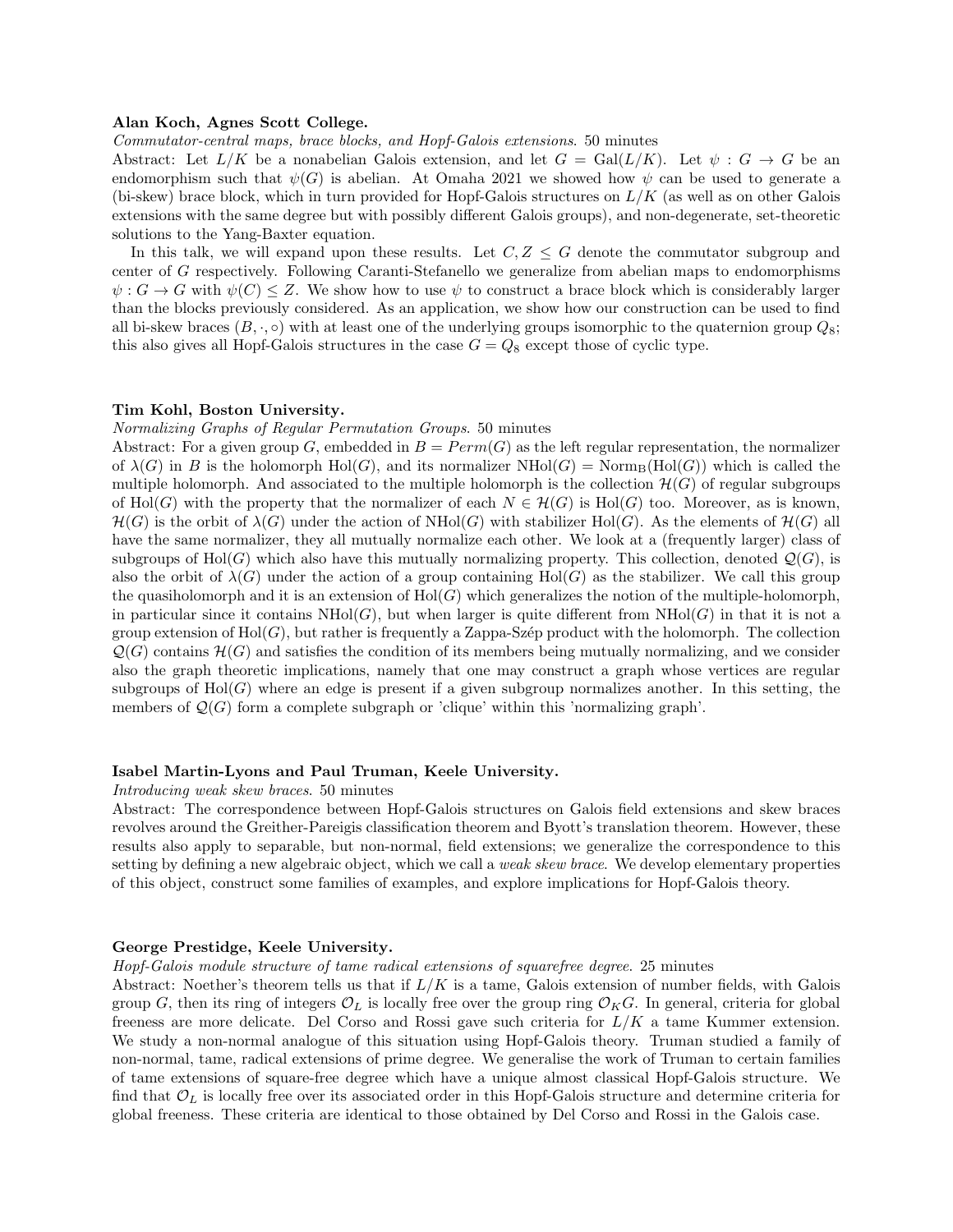#### Paul Schwartz, University of Florida.

Galois scaffolds and Galois module structure for totally ramified extra-special p-extensions. 25 minutes Abstract: Let K be a local field with perfect residue field. We use MacKenzie-Whaples extensions to construct totally ramified extra-special p-extensions  $L/K$  which possess Galois scaffolds. When  $L/K$  is such an extension we use the theory of Byott, Childs, and Elder to give sufficient conditions for  $\mathfrak{O}_L$  to be free over its associated order  $\mathfrak{A}_{L/K} = {\alpha \in K[\text{Gal}(L/K)] : \alpha \mathfrak{D}_L \subseteq \mathfrak{D}_L}.$  As a special case of this, we construct an extension  $L/K$  which satisfies the hypotheses of a theorem by Bondarko and Dievsky and conclude that  $\mathfrak{A}_{L/K}$  is a Hopf-Algebra.

Joint with Kevin Keating

# Lorenzo Stefanello, Università di Pisa.

Some new examples of Hopf–Galois structures in which the Hopf–Galois correspondence is surjective. 50 minutes

Abstract: Let  $L/K$  be a finite Galois extension. Assume that  $L/K$  is also H-Galois for a suitable K-Hopf algebra  $H$ . It is well known that the correspondence which associates with every sub-Hopf algebra of  $H$  and intermediate field between  $K$  and  $L$  is injective but not necessarily surjective, and apart from some trivial structures, only one class of examples is known where the correspondence is surjective.

It is already of interest to find the failure of the surjectivity, namely the ratio of the number of fields that are reached by the correspondence to the number of all intermediate fields. Some remarkable work in this direction has been carried out in recent years by L. N. Childs, who employed the well-known connection between skew braces and Hopf–Galois structure to translate the problem into the setting of skew braces.

In this talk, after a quick review of the known results, we build on an idea of A. Koch and P. J. Truman to introduce a slightly different connection between skew braces and Hopf–Galois structures. Thanks to this point of view, we present new examples of skew braces which are connected to Hopf–Galois structures where the Hopf–Galois correspondence in surjective.

Joint with Senne Trappeniers.

#### Senne Trappeniers, Vrije Universiteit Brussel.

Bi-skew braces and brace blocks. 50 minutes

Abstract: Bi-skew braces were defined by L. N. Childs as those skew brace where we can swap the role of the two operations and once again obtain a skew brace. The notion of a brace block was later introduced by A. Koch and is a set with a family of group structures such that any choice of two group structures yields a bi-skew brace.

In this talk we first look at a new characterisation of bi-skew brace, making use of the opposite skew brace. As a consequence of this characterisation we then obtain structural properties of bi-skew braces and in particular, give an affirmative answer to Byott's conjecture for bi-skew braces. Further, we discuss a new explicit construction of brace blocks and see how this relates to the iterative construction given by A. Koch and the recent construction of A. Caranti and L. Stefanello. Joint with Lorenzo Stefanello.

# Cindy Tsang, Ochanomizu University.

Characterization of the type of Hopf-Galois structures on cyclic extensions. 25 minutes

Abstract: We give a complete characterization of the isomorphism classes that can occur as the type of a Hopf-Galois structure on a cyclic extension.

### Rob Underwood, Auburn University at Montgomery.

Galois Extensions, Forms, and Hopf-Galois Theory. 50 minutes

Abstract: Let R be a commutative ring with unity and let N be a finitely generated group with finite automorphism group  $F = Aut(N)$ . R. Haggenmüller and B. Pareigis have shown that there is a bijection

$$
\Theta : \mathcal{G}al(R, F) \to (R[N])
$$

from the collection of F-Galois extensions of R to the collection of forms of the Hopf algebra  $R[N]$ . Let K be a finite field extension of  $\mathbb Q$  and let  $E/K$  be a Galois extension of fields. Let H be the Hopf algebra of